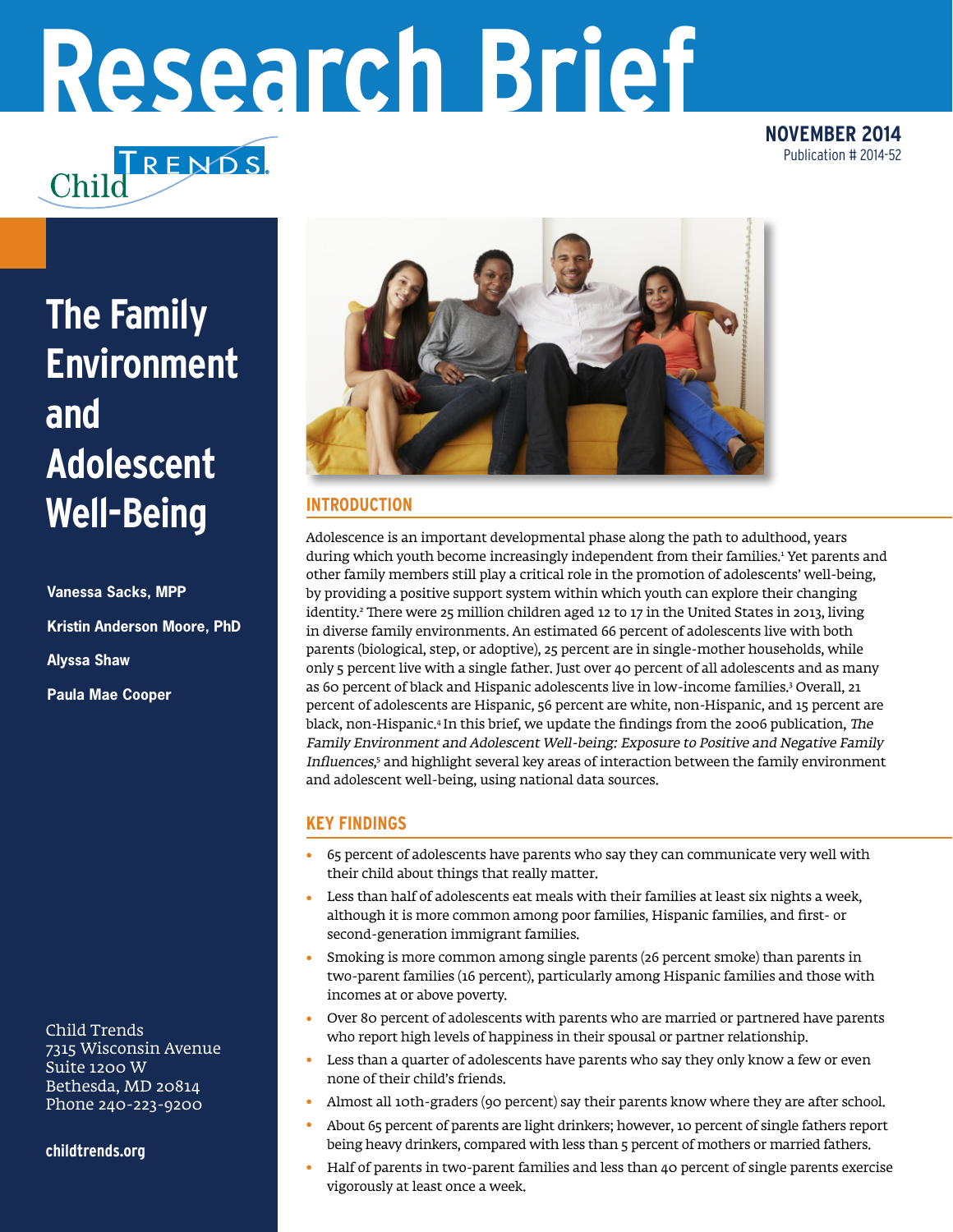

#### **PARENT AND ADOLESCENT CLOSENESS AND COMMUNICATION**

Positive relationships with parents, characterized by low conflict, high levels of support, and open communication,<sup>6</sup> are especially important for teens as they navigate the physical and emotional changes of adolescence. For example, frequent parent-adolescent communication and positive identification with parents are associated with less drug use,7 including less drinking and smoking among teens.<sup>8</sup> Similarly, adolescents who report that they have a good relationship with at least one parent are more likely to report good physical and mental health.9 Family arguments during adolescence are to be expected, and may even serve an important developmental purpose.10 However, teens who experience high levels of conflict with and/or low levels of support from their parents are more likely to engage in risk behaviors, such as early drug use<sup>11</sup> or drinking and smoking, $12$  and are more likely to struggle with depressive symptoms.<sup>13</sup>

65 percent of adolescents have parents who say they can communicate very well with their child about things that really matter. •

Overall, most adolescents have parents who say they can talk to their child about things that really matter (Figure 1). As children age, this changes slightly – somewhat fewer older teens' parents report that they can communicate with their child very well, compared with younger teens. Although differences among racial/ethnic groups are small, a greater percent of Hispanic adolescents have parents who report that they cannot communicate with them very well (seven percent, compared with five percent of blacks and three percent of whites).





Source: Child Trends' analyses of the 2011/12 National Survey of Children's Health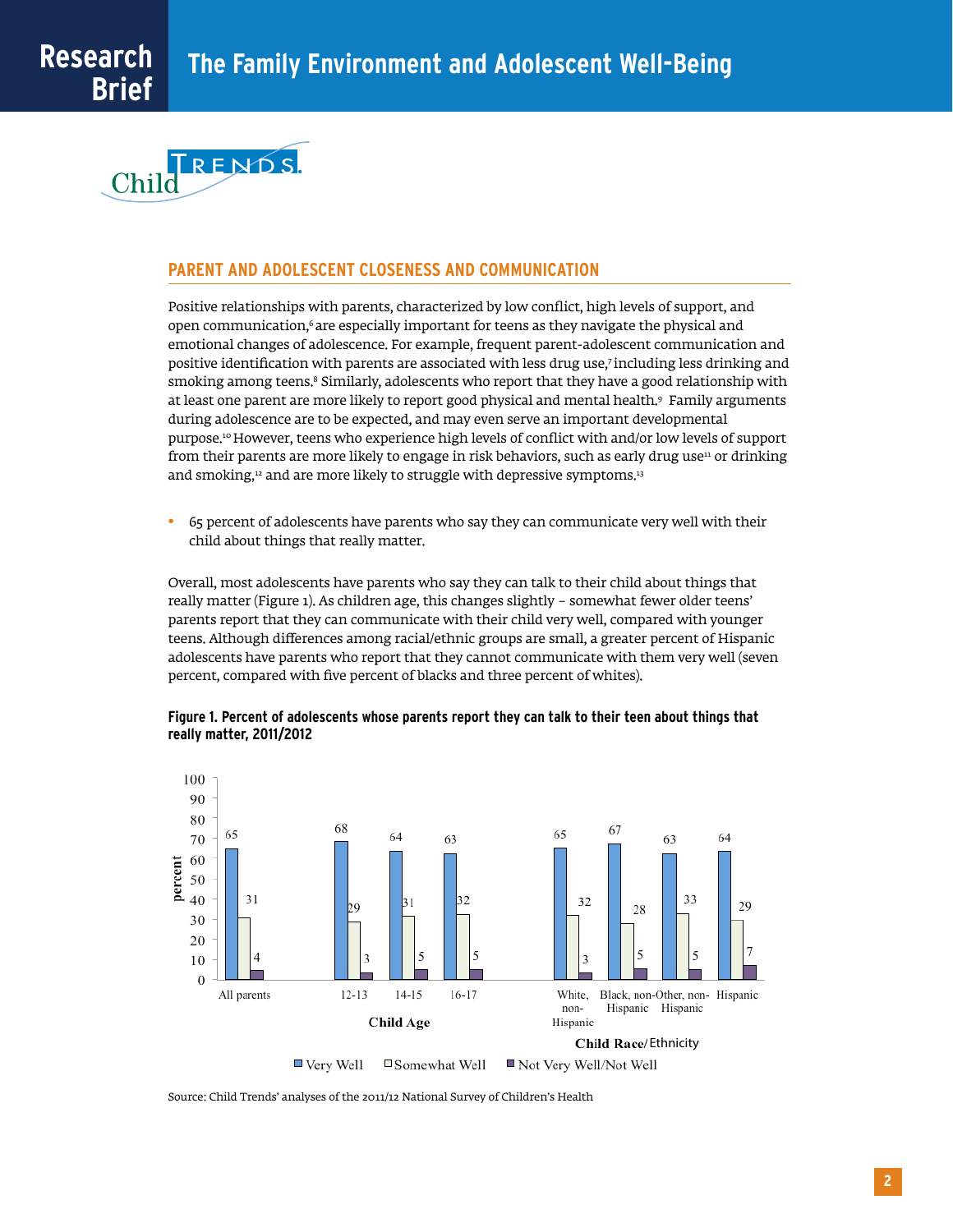

Good communication does not eliminate conflict between parents and adolescents. Researchers have found that frequent, high-intensity conflict is not the norm among adolescents and their parents, but that as adolescents develop reasoning and critical thinking skills, they may increasingly challenge their parents' authority, and bickering and arguments are more common. In one measure of conflict, about two out of three female 12th-graders and half of male 12thgraders report that they fought or argued with their parents more than twice in the past year.<sup>14</sup> White 12th-graders are more likely to have fought with their parents at least twice in the past year than black or Hispanic 12th-graders.

#### **PARENTAL RELATIONSHIPS**

Increasingly, research indicates that the role of the family context in adolescent well-being goes beyond the importance of the direct relationship between a parent and a child. Other factors, such as family members' levels of engagement with each other, how much hostility or how many negative interactions are part of family interactions, and satisfaction with relationships between parents all play a role.15 For example, parents with high levels of marital satisfaction are more likely to demonstrate good parenting practices, such as warmth, responsiveness, and affection, which in turn can positively affect adolescent well-being.16

 $\bullet$  Over 80 percent of adolescents with partnered parents have parents who report high levels of happiness in their spousal or partner relationship.

Among adolescents with partnered parents, the majority have parents who say their relationship with their partner or spouse is very happy or completely happy (Figure 2). Slightly more white, non-Hispanic and Hispanic adolescents have parents who report being completely/ very happy compared with black, non-Hispanic adolescents' parents. Low ratings of parental happiness are also more common among adolescents in low-income households. About one in five adolescents in poor families and families with incomes between 100 and 200 percent of poverty have parents who say they are fairly or not too happy, compared with about one in six adolescents in families with incomes above 200 percent of poverty.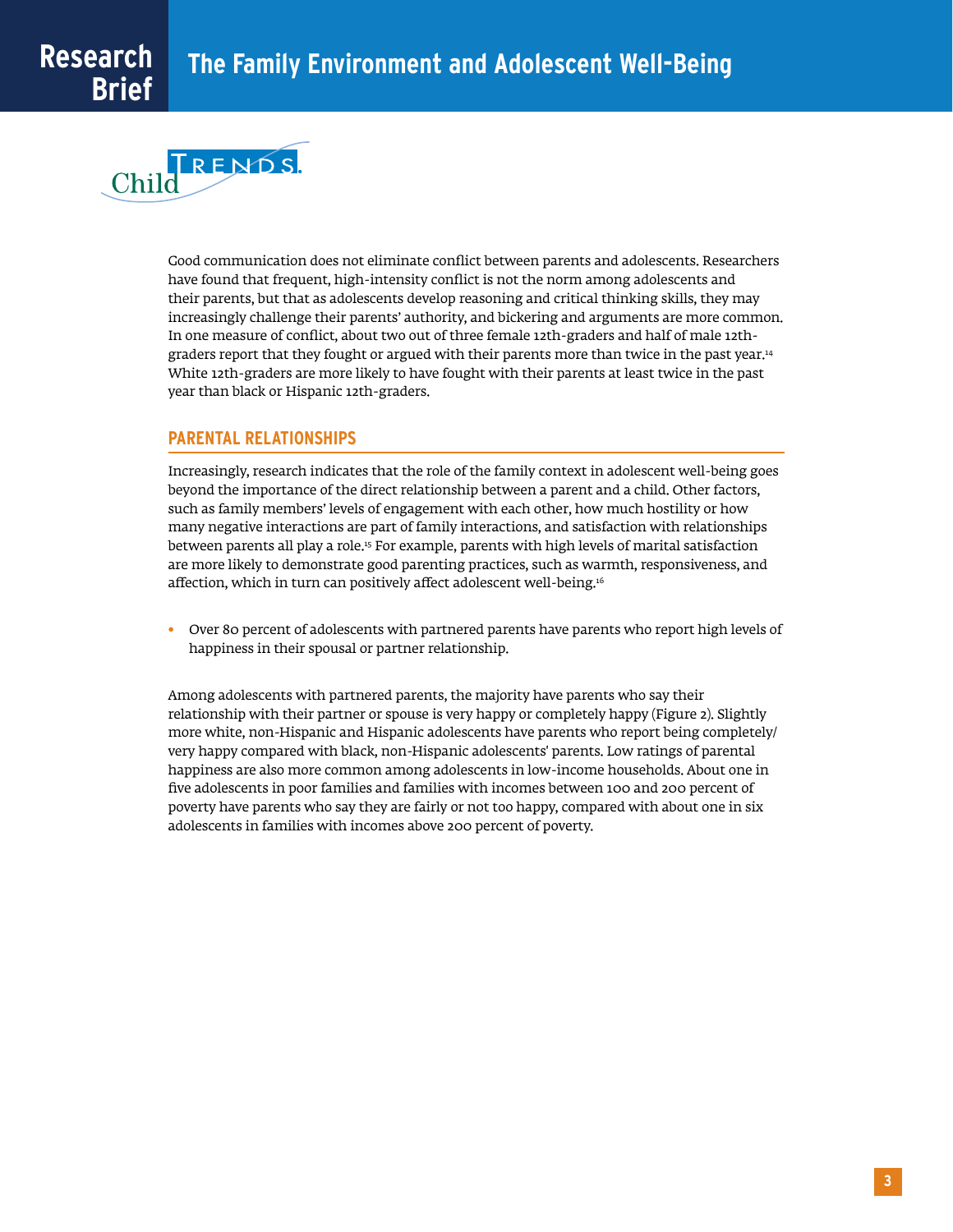$R$   $F$   $N$ D $S$ Chilc

> **Figure 2. Percent of adolescents whose parents say their relationship with their partners is completely, fairly, very, or not too happy, 2011/2012**



Source: Child Trends' analyses of the 2011/12 National Survey of Children's Health

#### **PARENTAL MONITORING**

Parental monitoring includes knowing one's child's friends and daily activities, as well as where they are spending their time after school. As adolescents become more independent, parents may have less influence over how, and with whom, their children spend their time. Research has shown that when parents pair frequent monitoring with other positive parenting practices like support and good communication, teens are less likely to engage in risk taking,<sup>17</sup> substance use<sup>18</sup> including alcohol and marijuana,<sup>19</sup> and criminal behavior.<sup>20</sup> Among ethnic minority families, combined frequent parental monitoring and warmth has also been associated with academic success for teens.<sup>21</sup> Another important practice is maintaining an organized and structured home environment, for example, by establishing routines and setting limits on adolescents' time spent watching television or playing video games, and knowing the child's friends.<sup>22</sup>

About a quarter of adolescents have parents who say they only know some or even none of their child's friends. •

Adolescents in lower-income families are more likely to report that their parents do not know their friends. Almost 40 percent of youth in poor families say their parents know some or none of their friends (rather than knowing most or all), while only 16 percent of youth in families with household income that is at least 400 percent of the poverty line say so (Figure 3).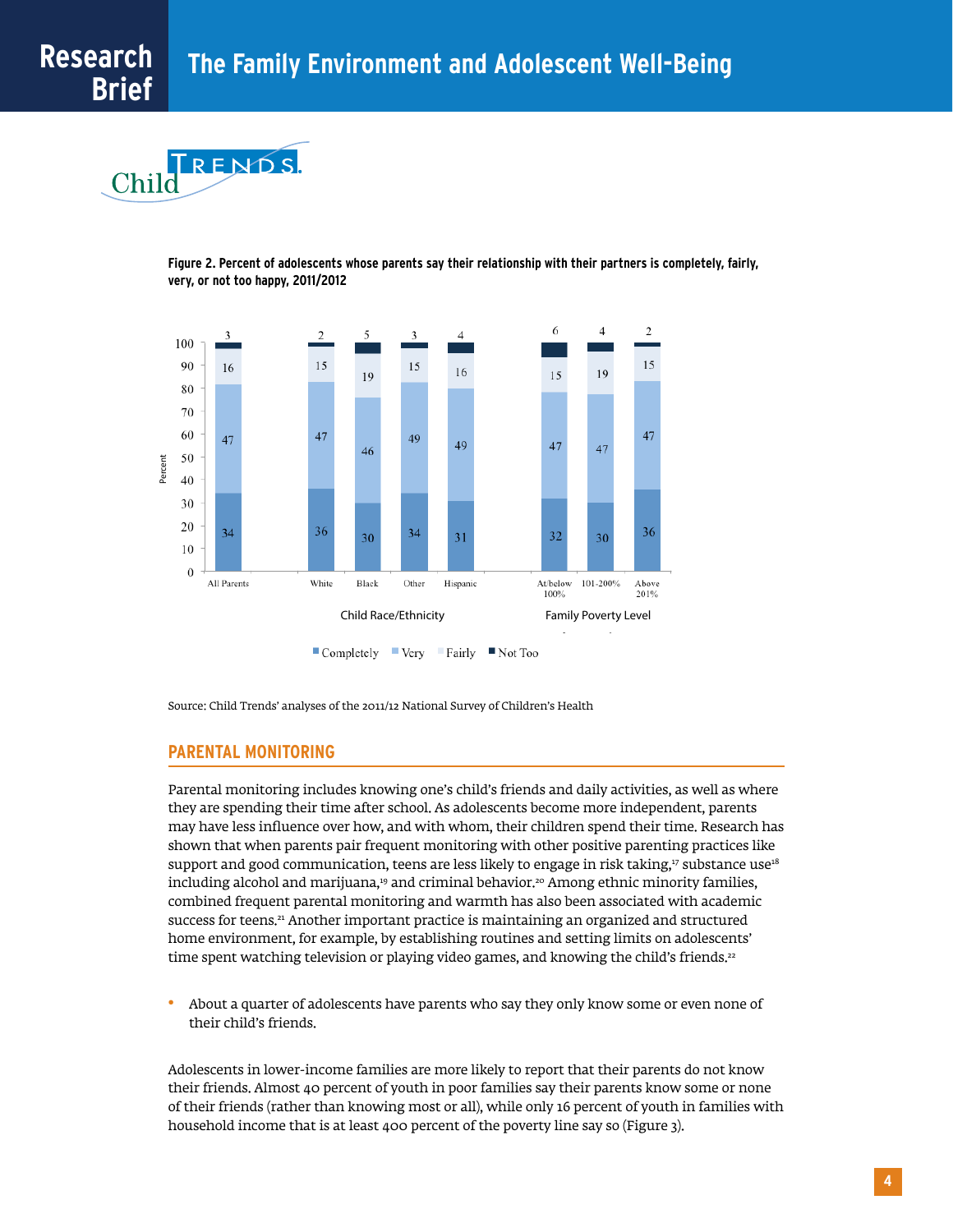



**Figure 3. Percent of adolescents whose parents say they know some or none of their child's friends, 2011/2012**

Source: Child Trends' analyses of the 2011/12 National Survey of Children's Health

Almost all 10th-graders (90 percent) say their parents know where they are after school. •

The vast majority of 10th graders, regardless of gender, race, or whether they live in a singleparent or two-parent home, report that their parents know where they are after school all or most of the time (Figure 4). This kind of monitoring is slightly more common for female adolescents (92 percent) than males (88 percent), and for white, non-Hispanic adolescents (92 percent) than black non-Hispanic (85 percent) or Hispanic adolescents (85 percent).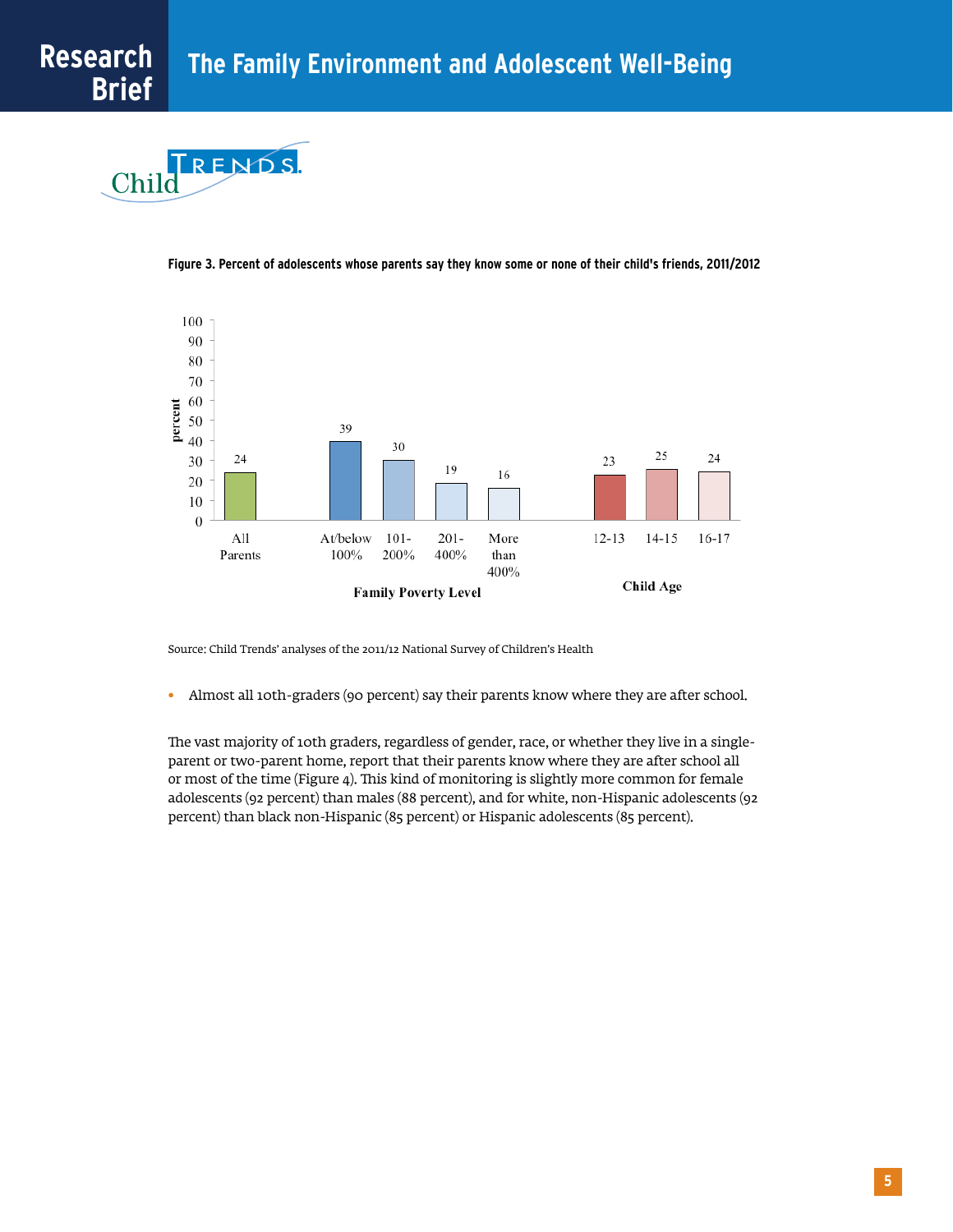$R$  F N D S  $\mathbb{C}\mathrm{hil}\bar{\mathrm{C}}$ 





Source: Child Trends' analyses of Monitoring the Future, 2012

Note: Children who live with "no parents" live either independently or with a guardian, such as a grandparent or foster parent. The question specified that such guardians should be included as "parents" when answering.

Less than half of eighth- and 10th-graders say their parents rarely or never allow them to go out on school nights. •

Although the majority of parents are keeping track of where their adolescents are after school, social activity still takes place on school nights. Only about a third of 10th graders say their parents rarely or never allow them to go out with friends on school nights.<sup>23</sup> A greater percentage of 8th graders – closer to 50 percent – report that their parents keep them home school nights. Among both 8th and 10th graders, fewer white students report such restrictions than black or Hispanic students.

Adolescents' parents infrequently limit their television watching, particularly among older adolescents. •

About a third of eighth-graders, a quarter of 10th-graders, and just one-seventh of 12th-graders report that their parents sometimes or often limit time spent watching television (Figure 5). This pattern holds for all adolescents, regardless of gender or race/ethnicity. Some research has found a correlation between the amount of time spent watching TV and poor health outcomes, such as obesity and diabetes.<sup>24</sup> It may be that screen time replaces physical activity, that exposure to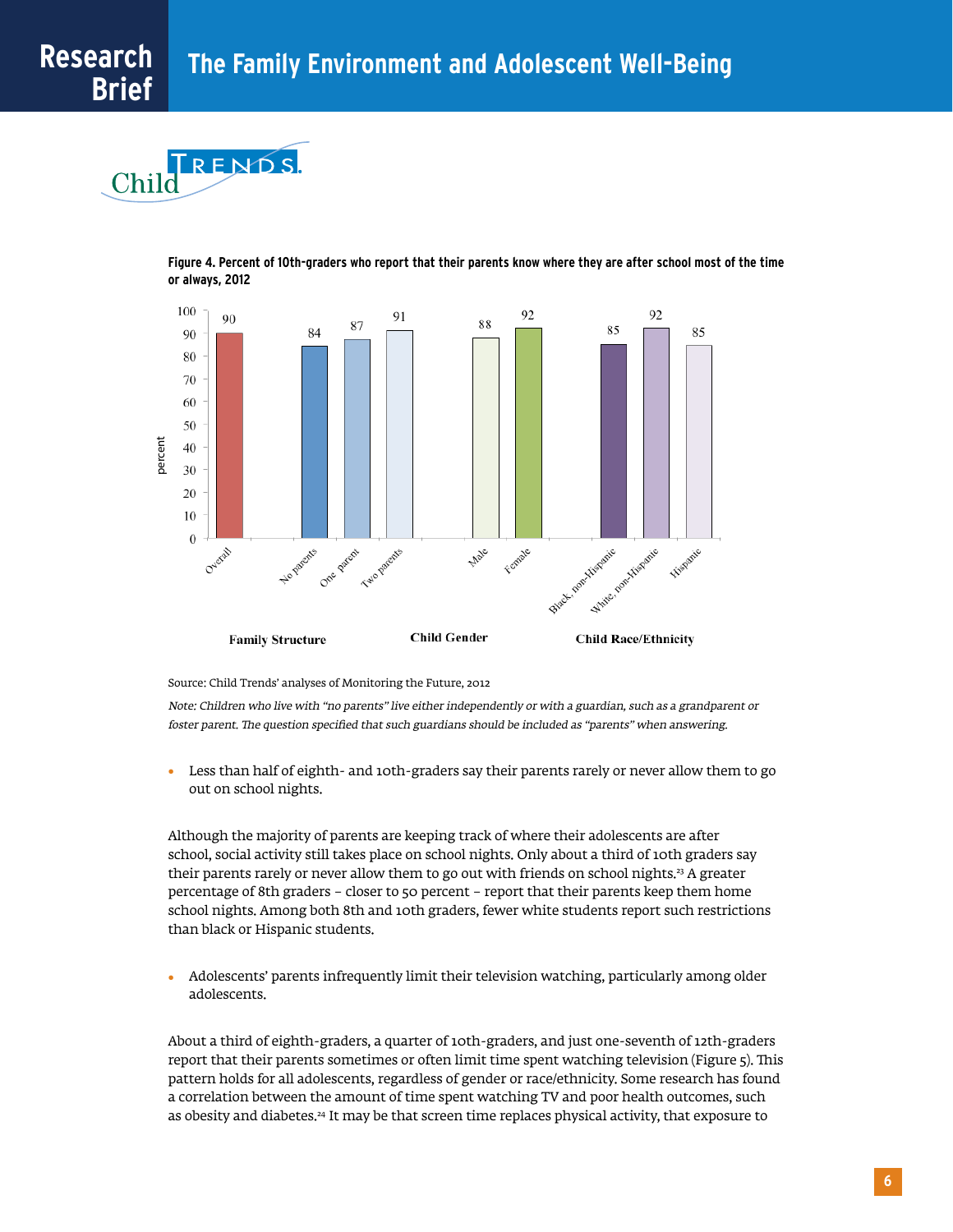$R$  F N D S  $\mathbb{C}\mathrm{hil}\bar{\mathrm{C}}$ 

> advertising influences poor nutritional choices, or that there is some other connection between television-watching and poor health outcomes.<sup>25</sup> At least one study indicates that about a third of high school students report watching at least three hours of TV a day and spending at least three hours a day using a computer for recreation.26

#### **Figure 5: Percent of eighth-,10th-, and 12-graders who report that their parents sometimes or often limit time spent watching television, 2012**



Source: Child Trends' analyses of Monitoring the Future, 2012

#### **EATING MEALS TOGETHER**

Family meals are an important way for adolescents and their parents to communicate and spend time together, and have been linked to a number of positive outcomes for adolescents. Namely, frequent or regular family meals are associated with better dietary intake,<sup>27</sup> healthy eating habits throughout adolescence,<sup>28</sup> and lower substance use and abuse among teens.<sup>29,30</sup>

Less than half of adolescents eat meals with their families at least six nights a week, • although it is more common among poor families, Hispanic families, and first- or secondgeneration immigrant families.

As Figure 6 shows, less than half of adolescents eat meals with their family six or seven nights a week. However, regular family meals are more common in some families than others. Over half of families in poverty eat a meal together six or seven times a week, compared with 34 percent of families with incomes at or above 400 percent of the poverty line. Hispanic adolescents (49 percent) are more likely to have regular family meals than non-Hispanic white (37 percent) or black (37 percent) adolescents. More adolescents who are first- (48 percent) or second-generation immigrants (47 percent) eat meals with their families regularly than those who are thirdgeneration or later (38 percent).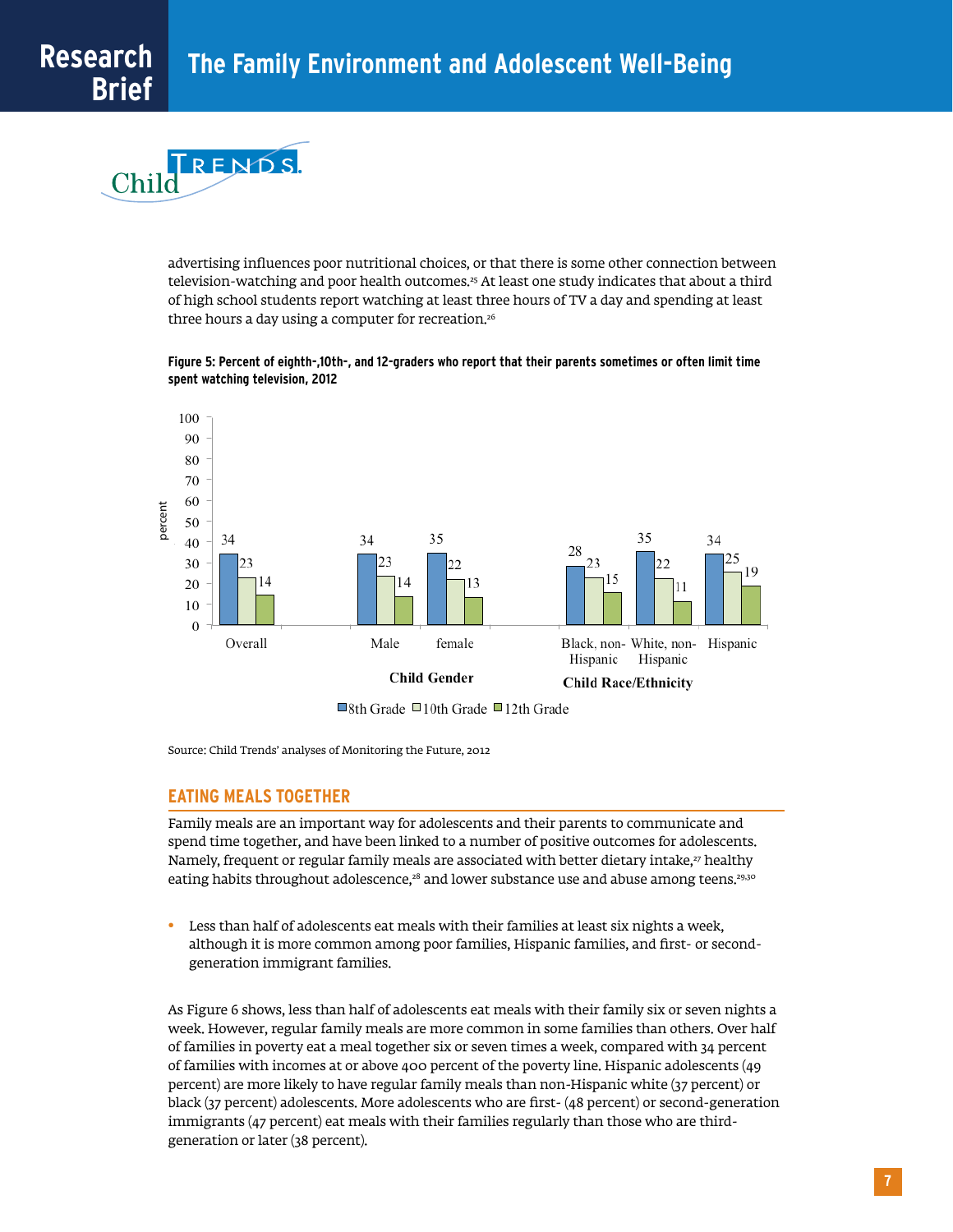



**Figure 6. Percent of adolescents whose family members ate a meal together 6-7 times in the past week, 2011-2012**

Source: Child Trends' analyses of the 2011/12 National Survey of Children's Health

#### **PARENTAL HEALTHY BEHAVIORS**

Many habits related to later health, both good and bad, are established during adolescence.<sup>31</sup> Parental health can influence adolescent health through the modeling of healthy behaviors, effective monitoring of adolescents' behavior, and the creation of a healthy home environment.<sup>32</sup> Smoking represents a particularly harmful habit that is often established in adolescence. Parental smoking has been associated with poorer academic outcomes for children, even if children were not exposed in the womb,<sup>33</sup> and increases the risk that teens will smoke and will start smoking young.<sup>34</sup> Moreover, teens with single parents who smoke are at greater risk of smoking than teens in two-parent families with only one parent who smokes.<sup>35</sup>

Smoking is more common among single parents (26 percent) than parents in two-parent families (16 percent), particularly among Hispanic families and those with incomes at or above poverty. •

A greater percentage of single parents than parents in two-parent families smoke, though most of the disparity is among parents with incomes at or above poverty (Figure 7).<sup>i</sup> Parents with more education are less likely to currently smoke: five percent of parents in two-parent families with a bachelor's degree smoke, compared with 26 percent among those with only a high school diploma.

i The data source for Figures 9 through 11, the National Health Interview Survey, was designed to be representative of all adults, rather than all parents. Estimates of the prevalence of health behaviors are therefore presented separately for single parents and parents in two-parent families.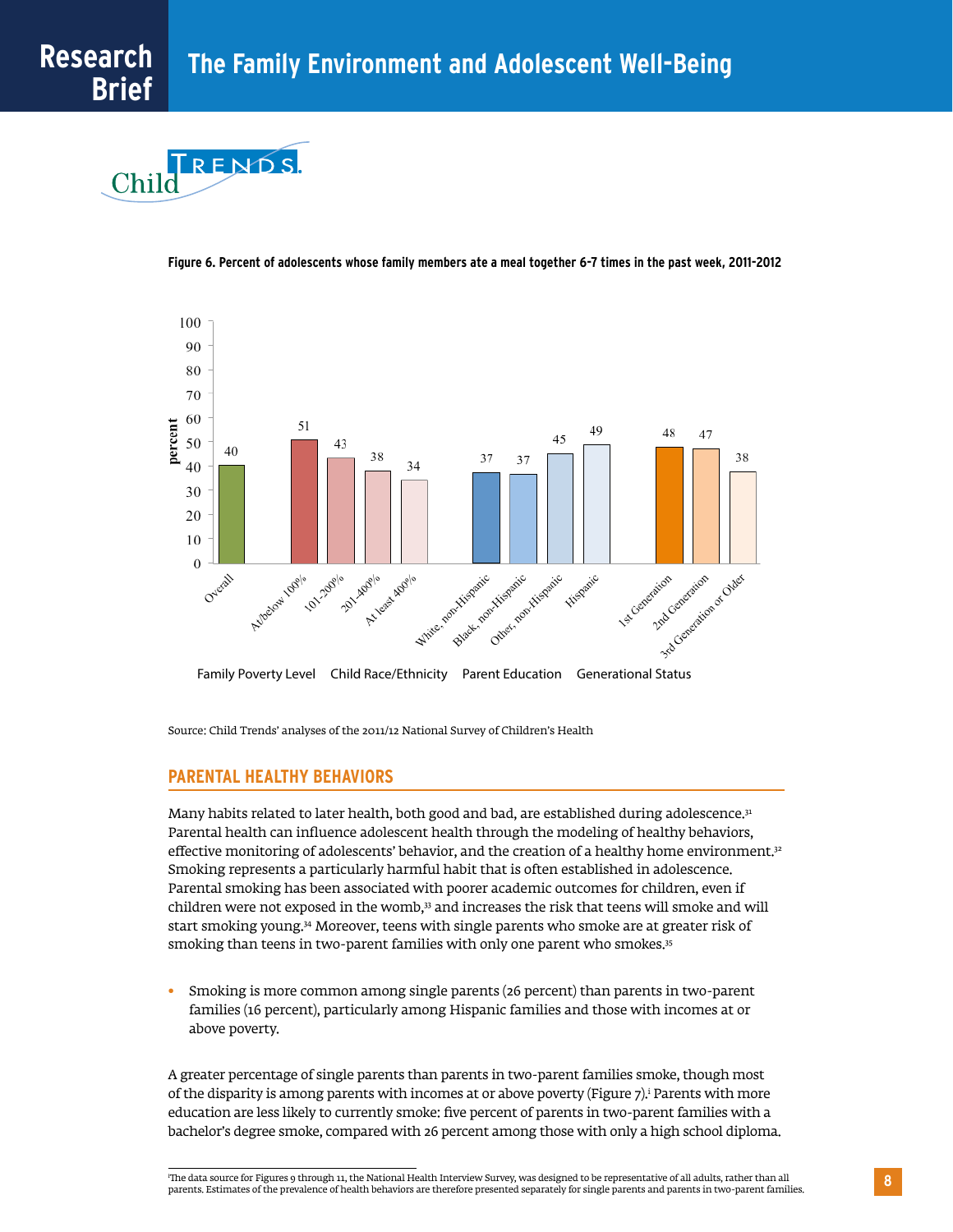$R$  F N D S Chilo





Source: Child Trends' analyses of the 2012 National Health Interview Survey

When parents drink frequently and heavily, their ability to parent well suffers. Heavy drinking among parents is associated with low family cohesion and poor organization,<sup>36</sup> as well as greater marital conflict, $37$  and poor parenting behaviors. $38$  Heavy parental alcohol consumption is consistently linked with adolescent drinking.39,40 However, strong bonds with parents and strict rules against use both mediate the effect of parental drinking.41, 42

About 65 percent of parents are light drinkers, however, 10 percent of single fathers report being heavy drinkers, compared to less than five percent of mothers or married fathers. •

Less than five percent of single mothers or parents in two-parent families are heavy drinkers, defined as drinking more than 14 drinks per week (for males) or more than seven drinks per week (for females) in the past year (Figure 8). Ten percent of single fathers are heavy drinkers.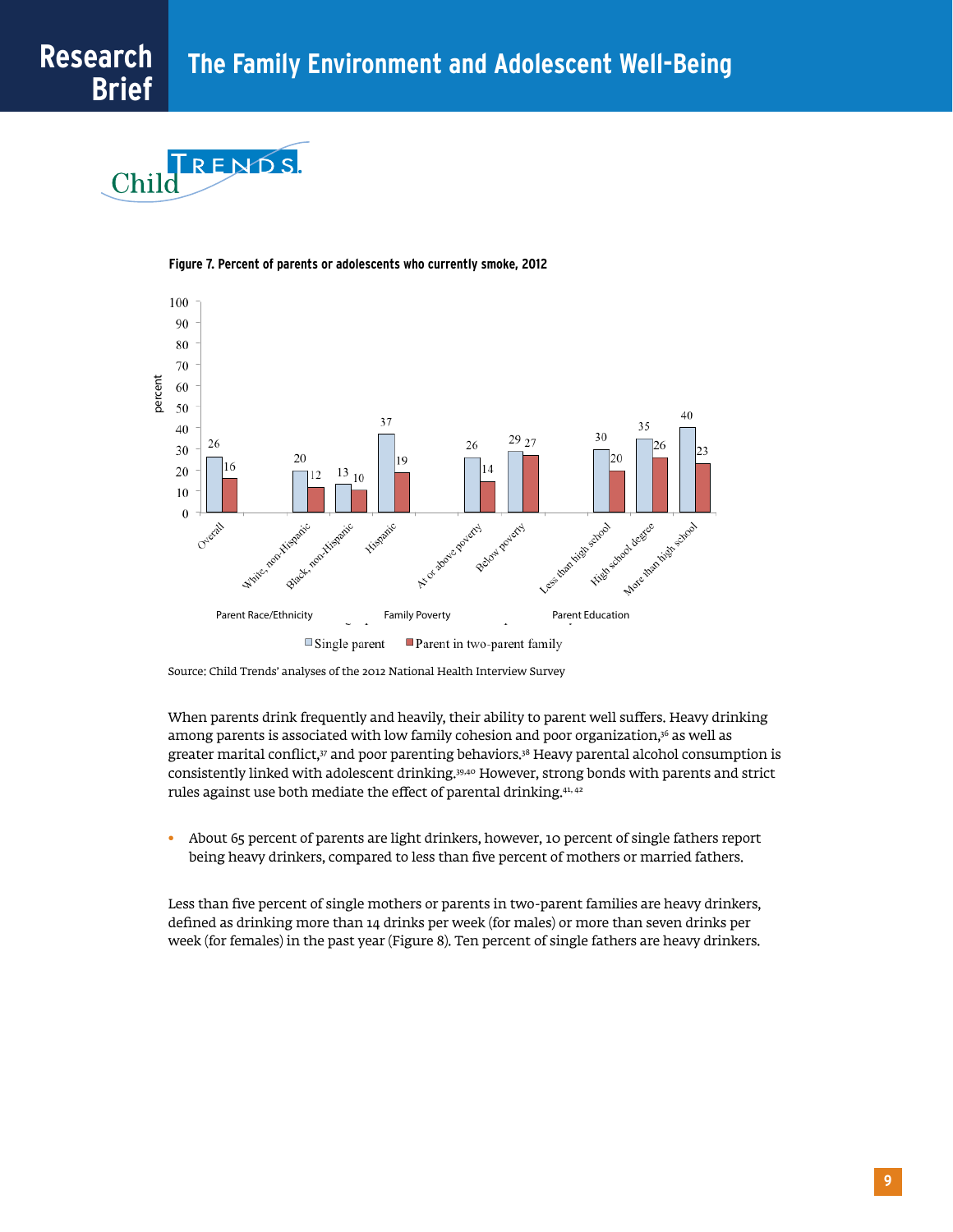



**Figure 8. Percent of parents of adolesents who drink alcohol, by family type and gender of parent, 2012**

Source: Child Trends' analyses of the 2012 National Health Interview Survey

Note: Abstainers had no drinks in past year. Light drinkers had up to 14 drinks per week for males and up to 7 drinks per week for females in the past year. Heavy drinkers had more than 14 drinks per week for males, more than 7 drinks per week for females in past year.

Many studies have found that there is a strong connection between parental physical activity and children's physical activity.43,44 For example, children of parents with high levels of physical activity are more likely to spend time in independent activity outdoors.45

Only half of parents in two-parent families and less than 40 percent of single parents exercise vigorously at least once a week. •

The majority of parents of adolescents do not exercise vigorously (i.e., activity that causes heavy sweating or large increases in heart rate) for at least 10 minutes at least once a week (Figure 9). Parents in two-parent families are more likely to exercise at least once a week, although more single fathers exercise weekly than single mothers (44 percent of single fathers vs. 38 percent of single mothers). White, non-Hispanic parents in two-parent families are the most likely to exercise weekly, compared with parents of other races/ethnicities. Less than 40 percent of Hispanic parents in two-parent families exercise at least once a week.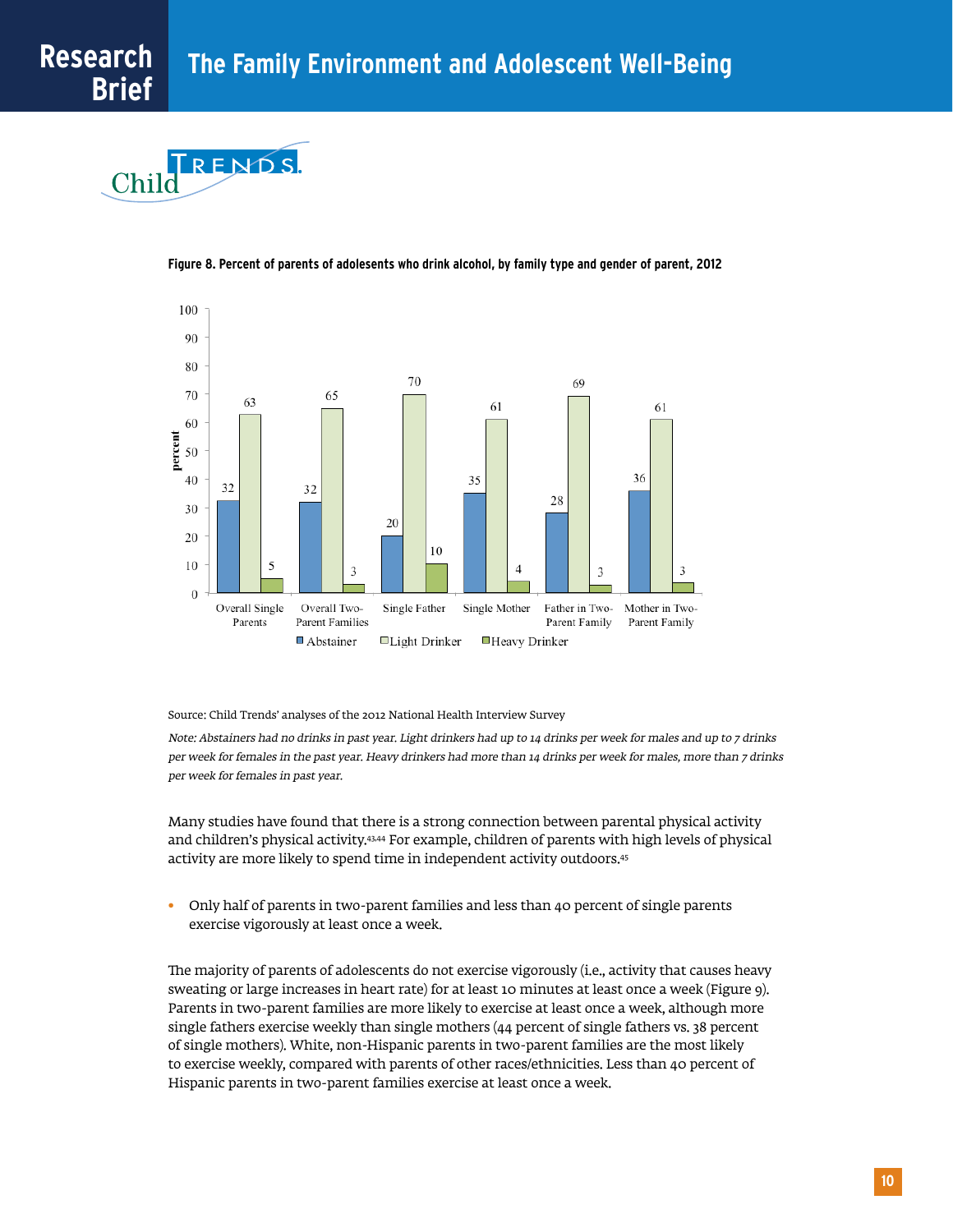





#### **Figure 9. Percent of parents of adolescents who exercise vigorously for at least 10 minutes, at least once a week**

```
Single parent
     Parent in two-parent family
```
Source: Child Trends' analyses of the 2012 National Health Interview Survey

Most adolescents exercise regularly; however, more males than females and fewer Hispanic than non-Hispanic teens exercise at least four times a week. •

Between 59 and 66 percent of teens get some kind of physical exercise for 20 minutes or more at least four times a week.46 About one in six Hispanic adolescents get no exercise, compared with one in seven black adolescents, and one in 10 white adolescents. Males are more likely to get regular exercise than females – 66 percent of male adolescents and 53 percent of female adolescents participate in physical activity at least four times a week.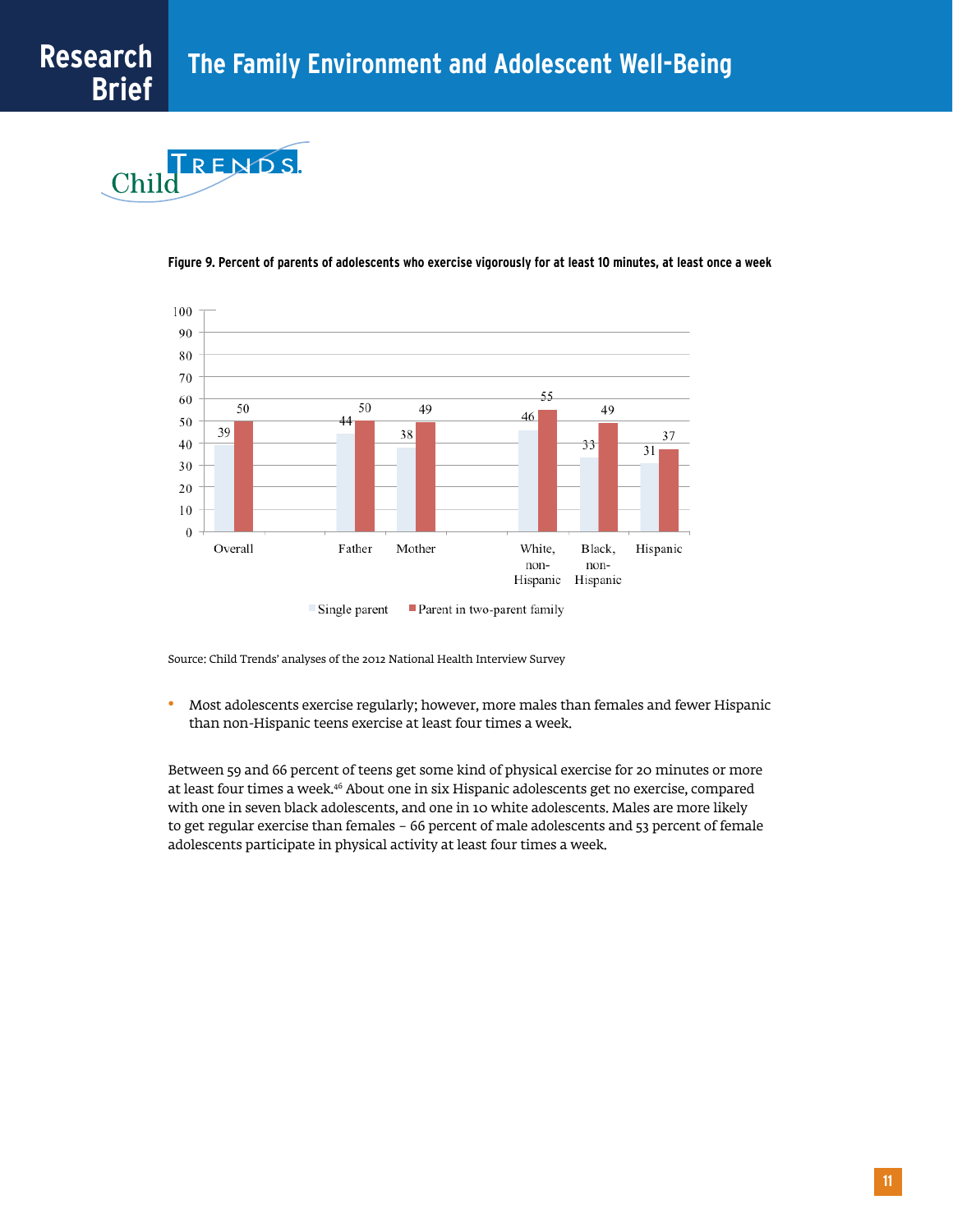

#### **CONCLUSION**

Despite the stereotype of adolescence as a turbulent, conflict-filled period of development, research indicates that most adolescents and their families get along and are doing quite well. Most parents report that they communicate well with their adolescent children, they are happy in their spousal or partner relationship, they use alcohol in moderation, they are not smokers, and/or their children exercise regularly. Also, most adolescents report that their parents know where they are after school and know their friends.

However, most adolescents do not eat dinner with their families six or seven nights a week or have limits on television-watching, and the majority of parents report exercising infrequently. Further, and importantly, there is a significant minority of families of adolescents that are not doing well – who report high levels of conflict, where parents do not monitor their children's whereabouts or friends, and/or where parents drink heavily – and there are often striking differences in the prevalence of the positive and negative family factors we analyzed, between single parent and two-parent families, families at different income levels, and families of different races/ethnicities.

Given the limits of available data from large national surveys, we know little about whether the same youth face multiple of these negative family factors. Research indicates that the cumulative risk of experiencing numerous disadvantages in childhood can have long-lasting consequences. Increasingly, though, survey designers are incorporating a "whole child" perspective and including measures across developmental domains, which include measures of physical health and safety, education, emotional well-being, and behavior.<sup>47</sup> Moreover, the number of evidence-based programs that help improve the family environment to bolster the well-being of adolescents is increasing, creating opportunities to present or address these challenges.

#### © Child Trends 2014. May be reprinted with citation.

We gratefully acknowledge funding for this brief from the Maternal and Child Health Bureau at the Health Resources and Services Administration (primary grant number: U45 MC00002), and the University of California, San Francisco – UCSF (subcontract number: 5831sc). We also thank Jane Park at UCSF for reviewing this brief and offering helpful guidance.

Child Trends is a nonprofit, nonpartisan research center that studies children at all stages of development. Our mission is to improve the lives and prospects of children and youth by conducting high-quality research and sharing the resulting knowledge with practitioners and policymakers. For additional information, including publications available to download, visit our website at childtrends.org.

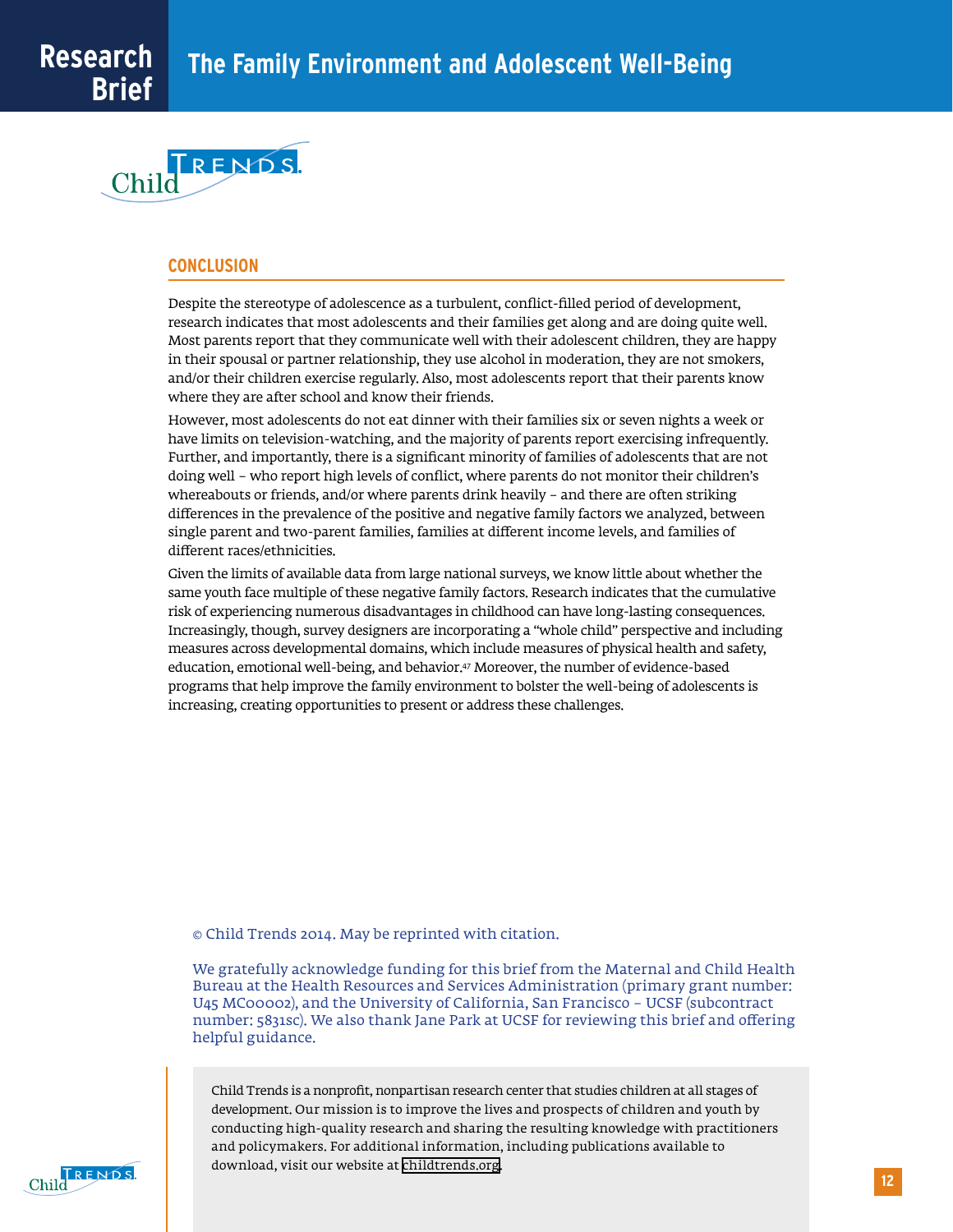

#### **REFERENCES**

1 Santrock, J.W. (2014). Adolescence (15th Edition). New York, NY: McGraw-Hill Education.

2 Ibid.

3 Jiang, Y., Ekono, M., Skinner, C. (2014). Basic Facts about Low-Income Children: Children 12 through 17 years, 2012. Fact Sheet. New York, NY: National Center for Children in Poverty Columbia University, Mailman School of Public Health.

4Child Trends analysis of Census data: Annual Estimates of the Resident Population by Sex, Single Year of Age, Race, and Hispanic Origin for the United States: April 1, 2010 to July 1, 2013

5 Augseeser, D., Jekielek, S., & Brown, B. (2006). The Family Environment and Adolescent Well-being: Exposure to Positive and Negative Family Influences. Join Child Trends and National Adolescent and Young Adult Health Information Center brief. Available here: http://www.childtrends.org/wp-content/uploads/2014/08/2006- 43FamEnvironBrief.pdf

6 Hair, E., Kaye, K., Day, R., & Orthner, D. (2009). Parent marital quality and the parent-adolescent relationship: Profiles of relationship quality. Marriage and Family Review, 45(2-3), 189-217.

7 Tobler, A. L., & Komro, K. A. (2010). Trajectories or parental monitoring and communication and effects on drug use among urban young adolescents .Journal of Adolescent Health, 46(6), 560-568.

8Dodge, K. A., Malone, P. S., Lansford, J. E., Miller-Johnson, S., Pettit, G. S., & Bates, J. E. (2006). Toward a dynamic developmental model of the role of parents and peers in early onset substance use. Families Count: Effects on Child and Adolescent Development, 104-131.

9 Hair, E., Moore, K., Kaye, K., Day, R., & Orthner, D. (2009) Parent marital quality and the parent-adolescent relationship: Effects on adolescent and young adult health outcomes. Marriage & Family Review, 45(2-3), 218-248.

<sup>10</sup>Santrock, J.W. (2014). Adolescence (15th Edition). New York, NY: McGraw-Hill Education.

11Dodge, K. A., Malone, P. S., Lansford, J. E., Miller-Johnson, S., Pettit, G. S., & Bates, J. E. (2006). Toward a dynamic developmental model of the role of parents and peers in early onset substance use. Families Count: Effects on Child and Adolescent Development, 104-131.

 $12$ Gutman, L. M., Eccles, J. S., Peck, S., & Malanchuk, O. (2011). The influence of family relations on trajectories of cigarette and alcohol use from early to late adolescence. Journal of Adolescence, 34(1), 119-128.

<sup>13</sup>Sheeber, L. B., Davis, B., Leve, C., Hops, H., & Tildesley, E. (2007). Adolescents' relationships with their mothers and fathers: associations with depressive disorder and subdiagnostic symptomatology. Journal of Abnormal Psychology, 116(1), 144.

14Child Trends Analyses of Monitoring the Future, 2011

<sup>15</sup>Ackerman, R.A., Kashy, D.A., Donnellan, M.B., Neppl, T., Lorenz, F.O., & Conger, R.D. (2013). The Interpersonal Legacy of a Positive Family Climate in Adolescence. Psychological Science, 24(3): 243-250.

<sup>16</sup>Santrock, J.W. (2014). *Adolescence* (15th Edition). New York, NY: McGraw-Hill Education.

<sup>17</sup>Chen, M. J., Grube, J. W., Nygaard, P. & Miller, B. A. (2008). Identifying social mechanisms for the prevention of adolescent drinking and driving. Accident Analysis and Prevention, 40, 576-585.

18Tobler, A. L., & Komro, K. A. (2010). Trajectories or parental monitoring and communication and effects on drug use among urban young adolescents.Journal of Adolescent Health, 46(6), 560-568.

<sup>19</sup>Dever, B. V., Schulenberg, J. E., Dworkin, J. B., O'Malley, P. M., Kloska, D. D., & Bachman, J. G. (2012). Predicting risktaking with and without substance use: The effects of parental monitoring, school bonding, and sports participation. Prevention Science, 13(6), 605-615.

<sup>20</sup>Johnson, W. L., Giordano, P. C., Manning, W. D., & Longmore, M. A. (2011). Parent-child relations and offending during young adulthood. Journal of Youth and Adolescence, 40(7), 786-799.

21Lowe, K., & Dotterer, A. M. (2013). Parental monitoring, parental warmth, and minority youths' academic outcomes: Exploring the integrative model of parenting. Journal of youth and adolescence, 42(9), 1413-1425.

<sup>22</sup>Santrock, J.W. (2014). Adolescence (15th Edition). New York, NY: McGraw-Hill Education.

<sup>23</sup>Child Trends' analyses of Monitoring the Future, 2012